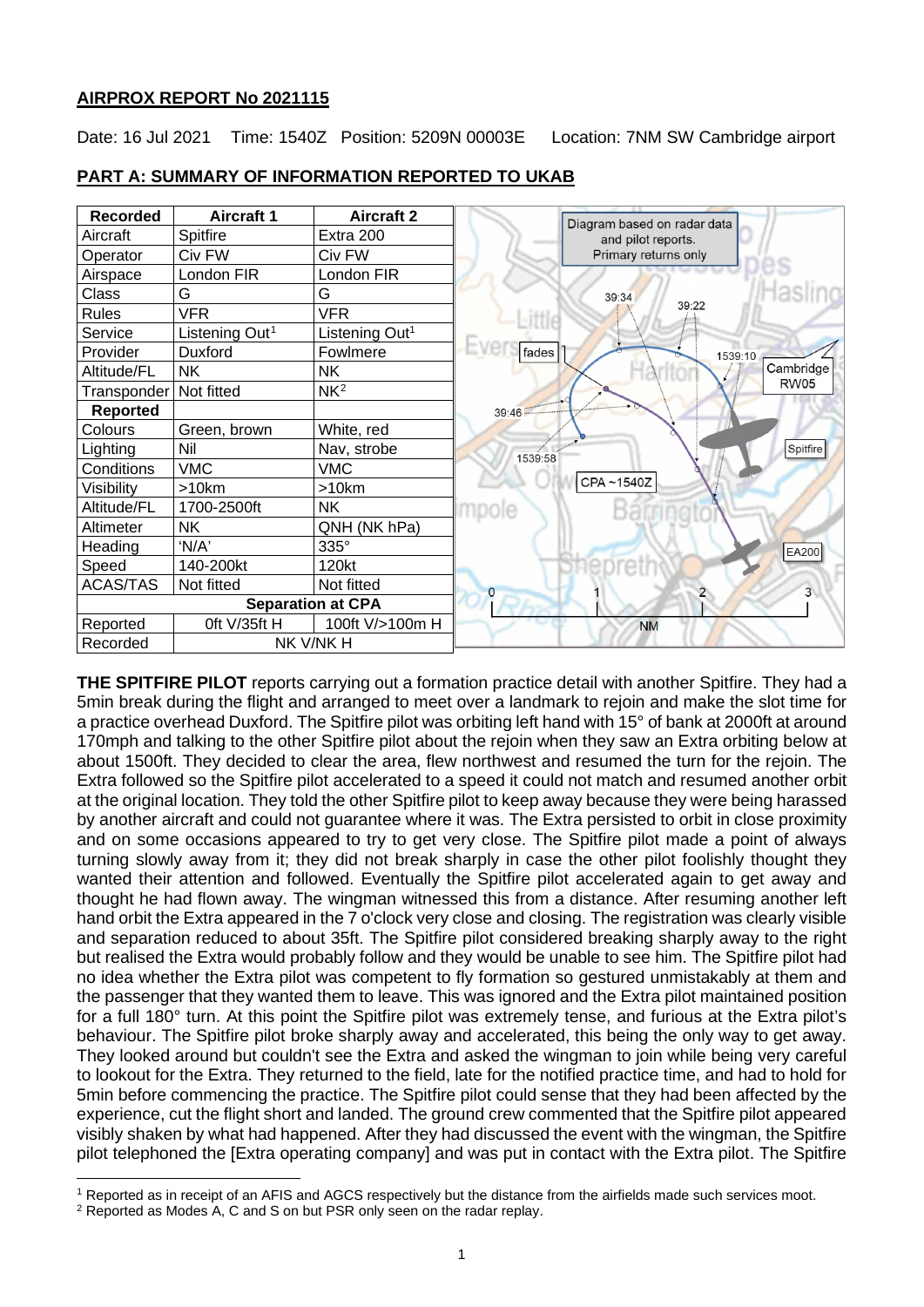pilot made it clear that they were livid at the Extra pilot's behaviour. The Extra pilot informed them that they didn't often see Spitfires and thought it would be "fun to have a close look". They seemed unconcerned that they had broken up the formation practice and didn't seem to think that formating on aircraft uninvited without any form of briefing or proof of training or ability was a problem. They said they saw the gestures, but failed to break away.

The pilot assessed the risk of collision as 'High'.

**THE EA200 PILOT** reports that they departed from [home base] for a local aerobatic flight. Through previous contact with Duxford ATC they had been informed that there were two single-seat Spitfires and one two-seat Spitfire operating to the northwest of Duxford. After departure from [home base], clearing the circuit from the crosswind leg of RW07LH, they remained with [home base] Radio, still monitoring Duxford ATC, maintaining north-northwest heading, leaving plenty of room for two Spitfires that they had in sight at the time, climbing towards 2500ft on the QNH. 5NM north of [home base] they noticed another Spitfire coming closer to them from the north, which was about 5NM away on roughly an opposite heading, slightly higher with about 500m separation. After passing each other, maintaining passing traffic and the other two Spitfires in sight, they made a left hand turn to look around and 'to have better reconnaissance in situation'. They noticed that the Spitfire that passed them was also turning, making a much bigger radius and being already far away from them. They continued the turn until they made approximately two full circles, all the time maintaining not less than 500m separation, as the other traffic was much faster than them. At this time the Spitfire slowed down, matching their speed, and moved a little bit closer, but still maintained a good separation (more than 100m and flying the same direction). The Spitfire pilot executed a series of wing rocks and they returned to their original heading, flying towards the north-northwest. The 2 occupants of the Extra did not hear any RT between the Spitfires and Duxford ATC at any stage, and presumed that they had been on a different frequency.

The pilot assessed the risk of collision as 'None'.

### **Factual Background**

The weather at Cambridge was recorded as follows:

METAR EGSC 161550Z 02010KT CAVOK 25/12 Q1027= METAR EGSC 161520Z 03011KT CAVOK 25/12 Q1027=

## **Analysis and Investigation**

### **UKAB Secretariat**

The Spitfire and EA200 pilots shared an equal responsibility for collision avoidance and not to operate in such proximity to other aircraft as to create a collision hazard<sup>[3](#page-1-0)</sup>. Aircraft shall not be flown in formation except by pre-arrangement among the pilots-in-command of the aircraft taking part in the flight<sup>[4](#page-1-1)</sup>.

### **Summary**

An Airprox was reported when a Spitfire and an Extra 200 flew into proximity 7NM southwest of Cambridge airport at about 1540Z on Friday 16<sup>th</sup> July 2021. Both pilots were operating under VFR in VMC, neither in receipt of a FIS.

<span id="page-1-0"></span><sup>3</sup> (UK) SERA.3205 Proximity.

<span id="page-1-1"></span><sup>4</sup> (UK) SERA.3515 Formation flights.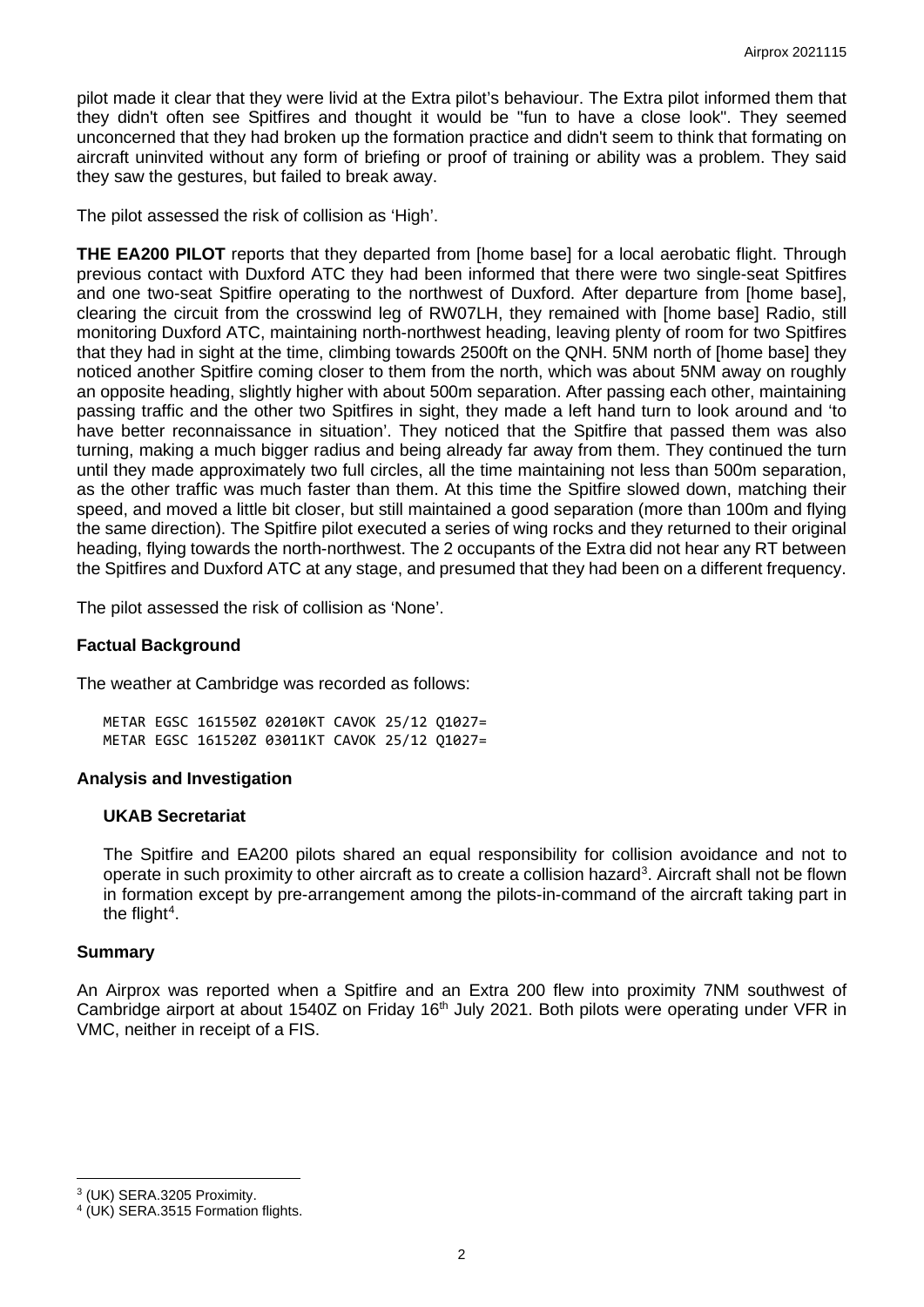# **PART B: SUMMARY OF THE BOARD'S DISCUSSIONS**

Information available consisted of reports from both pilots and radar photographs/video recordings. Relevant contributory factors mentioned during the Board's discussions are highlighted within the text in bold, with the numbers referring to the Contributory Factors table displayed in Part C.

Board members first discussed the radar replay and expressed their surprise that both the Spitfire and the Extra 200 appeared as primary only returns. It was the Board's understanding that both aircraft are fitted with an SSR transponder; it was unfortunate that both were unserviceable on the day.

Turning to the pilot's actions, it was clear that the EA200 pilot had closed to a position that the Spitfire pilot regarded as being in formation. The lack of a secondary radar track meant that the Board was not able to show definitively that the EA200 pilot had done so and, considering recent friction between the 2 pilots' operating bases, members were guarded about being perceived as siding with one or other of the pilots involved. However, the Board did agree that the Spitfire pilot's narrative clearly indicated they had had to take action (**CF6**) to move away from the EA200 (**CF5**). Consequently, members agreed that the EA200 pilot must have closed to a range that could be considered as being in formation (and certainly was if they were flying with reference to the Spitfire, but that was not reported). To do so without prior agreement, planning or briefing (**CF1**, **CF2**, **CF3**), or even to give the appearance of doing so, was considered to be ill-judged at best although members thought the Spitfire pilot may also have been able to take more positive action to leave the area (**CF2**), in much the same way as their wingman was not in the area. Members noted that an EA200 has a maximum of 32 litres of useable fuel when conducting aerobatics and is therefore range limited. Neither pilot was in receipt of a surveillance based FIS and neither aircraft was fitted with EC equipment, hence neither pilot had prior situational awareness of the other aircraft's proximity (**CF4**). Turning to risk of collision; members agreed that although the situation was highly undesirable and presented a high degree of potential risk, in the event, each pilot was visual with the other aircraft, the Spitfire pilot was able to move away from the EA200 and the EA200 pilot also moved away eventually. The Board felt that there was no risk of collision but that normal procedures had not been complied with and safety had been degraded.

# **PART C: ASSESSMENT OF CONTRIBUTORY FACTORS AND RISK**

|                | onunuutonyin autoro.              |                                                                       |                                                                                                                                                  |                                                                  |  |  |  |  |  |  |
|----------------|-----------------------------------|-----------------------------------------------------------------------|--------------------------------------------------------------------------------------------------------------------------------------------------|------------------------------------------------------------------|--|--|--|--|--|--|
|                | 2021115                           |                                                                       |                                                                                                                                                  |                                                                  |  |  |  |  |  |  |
| <b>CF</b>      | <b>Factor</b>                     | <b>Description</b>                                                    | <b>ECCAIRS Amplification</b>                                                                                                                     |                                                                  |  |  |  |  |  |  |
|                | <b>Flight Elements</b>            |                                                                       |                                                                                                                                                  |                                                                  |  |  |  |  |  |  |
|                |                                   | • Regulations, Processes, Procedures and Compliance                   |                                                                                                                                                  |                                                                  |  |  |  |  |  |  |
| 1              | <b>Human Factors</b>              | • Use of policy/Procedures                                            | Events involving the use of the relevant<br>policy or procedures by flight crew                                                                  | Regulations and/or<br>procedures not complied<br>with            |  |  |  |  |  |  |
|                | • Tactical Planning and Execution |                                                                       |                                                                                                                                                  |                                                                  |  |  |  |  |  |  |
| $\overline{2}$ | <b>Human Factors</b>              | • Insufficient Decision/Plan                                          | Events involving flight crew not making<br>a sufficiently detailed decision or plan<br>to meet the needs of the situation                        | Inadequate plan adaption                                         |  |  |  |  |  |  |
| 3              | <b>Human Factors</b>              | • Pre-flight briefing and flight<br>preparation                       | An event involving incorrect, poor or<br>insufficient pre-flight briefing                                                                        |                                                                  |  |  |  |  |  |  |
|                |                                   | <b>• Situational Awareness of the Conflicting Aircraft and Action</b> |                                                                                                                                                  |                                                                  |  |  |  |  |  |  |
| 4              | Contextual                        | • Situational Awareness and<br><b>Sensory Events</b>                  | Events involving a flight crew's<br>awareness and perception of situations                                                                       | Pilot had no, late or only<br>generic, Situational<br>Awareness  |  |  |  |  |  |  |
|                | • See and Avoid                   |                                                                       |                                                                                                                                                  |                                                                  |  |  |  |  |  |  |
| 5              | <b>Human Factors</b>              | • Lack of Individual Risk<br>Perception                               | Events involving flight crew not fully<br>appreciating the risk of a particular<br>course of action                                              | Pilot flew close enough to<br>cause concern                      |  |  |  |  |  |  |
| 6              | <b>Human Factors</b>              | • Perception of Visual<br>Information                                 | Events involving flight crew incorrectly<br>perceiving a situation visually and then<br>taking the wrong course of action or<br>path of movement | Pilot was concerned by the<br>proximity of the other<br>aircraft |  |  |  |  |  |  |
|                |                                   |                                                                       |                                                                                                                                                  |                                                                  |  |  |  |  |  |  |

# Contributory Factors: